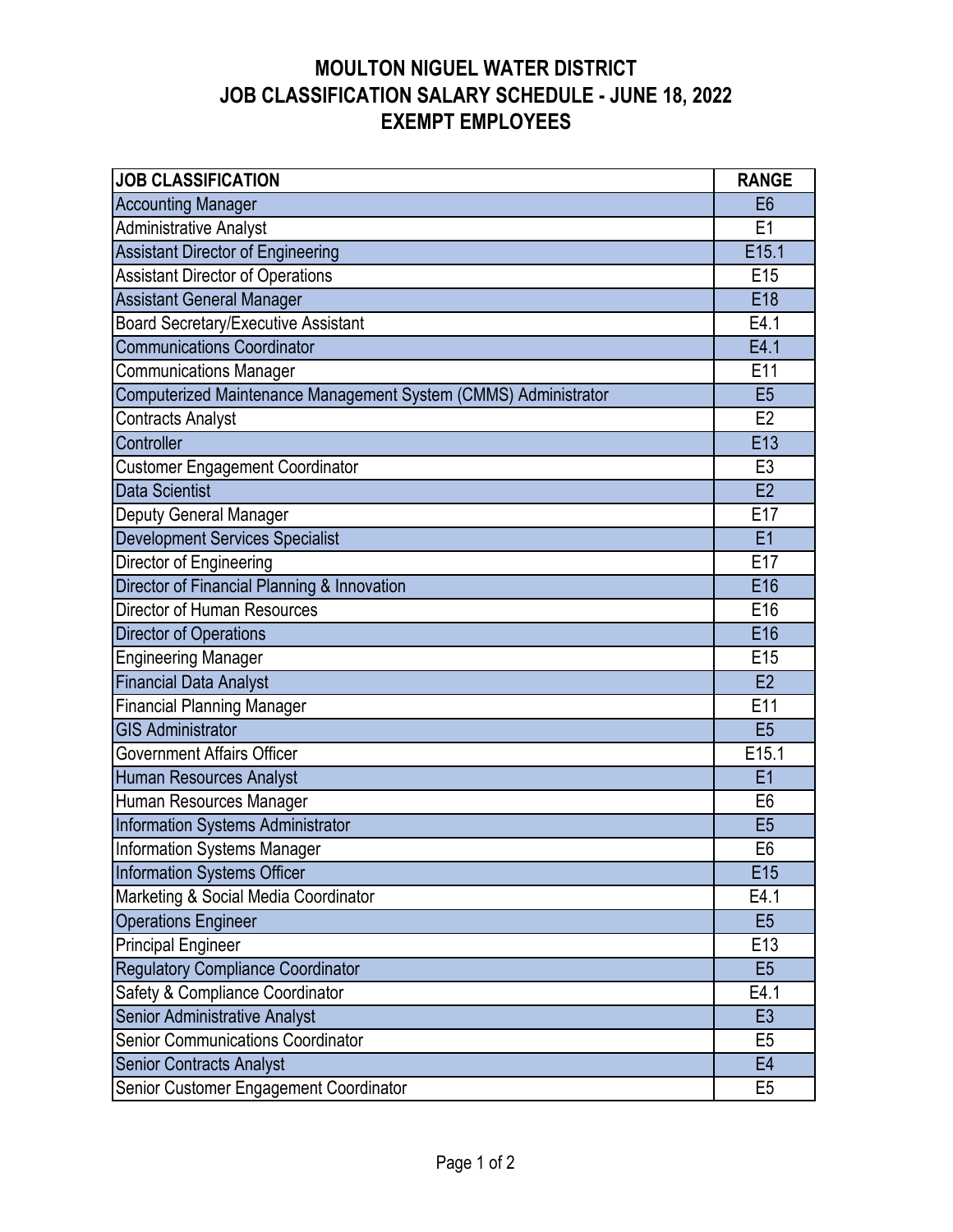| <b>JOB CLASSIFICATION</b>                      | <b>RANGE</b>   |  |  |  |  |  |  |  |
|------------------------------------------------|----------------|--|--|--|--|--|--|--|
| <b>Senior Engineer</b>                         | E <sub>8</sub> |  |  |  |  |  |  |  |
| Senior Financial Data Analyst                  | E4             |  |  |  |  |  |  |  |
| Senior Human Resources Analyst                 |                |  |  |  |  |  |  |  |
| Senior Water Efficiency Specialist             | E <sub>3</sub> |  |  |  |  |  |  |  |
| <b>Senior Water Resources Analyst</b>          |                |  |  |  |  |  |  |  |
| Senior Water Resources Planner                 |                |  |  |  |  |  |  |  |
| Superintendent of Engineering                  | E12            |  |  |  |  |  |  |  |
| Superintendent of Operations                   | E12            |  |  |  |  |  |  |  |
| <b>Superintendent of Wastewater Operations</b> | E12            |  |  |  |  |  |  |  |
| <b>Water Efficiency Manager</b>                | E11            |  |  |  |  |  |  |  |
| <b>Water Efficiency Specialist</b>             | E1             |  |  |  |  |  |  |  |
| <b>Water Resources Analyst</b>                 | E2             |  |  |  |  |  |  |  |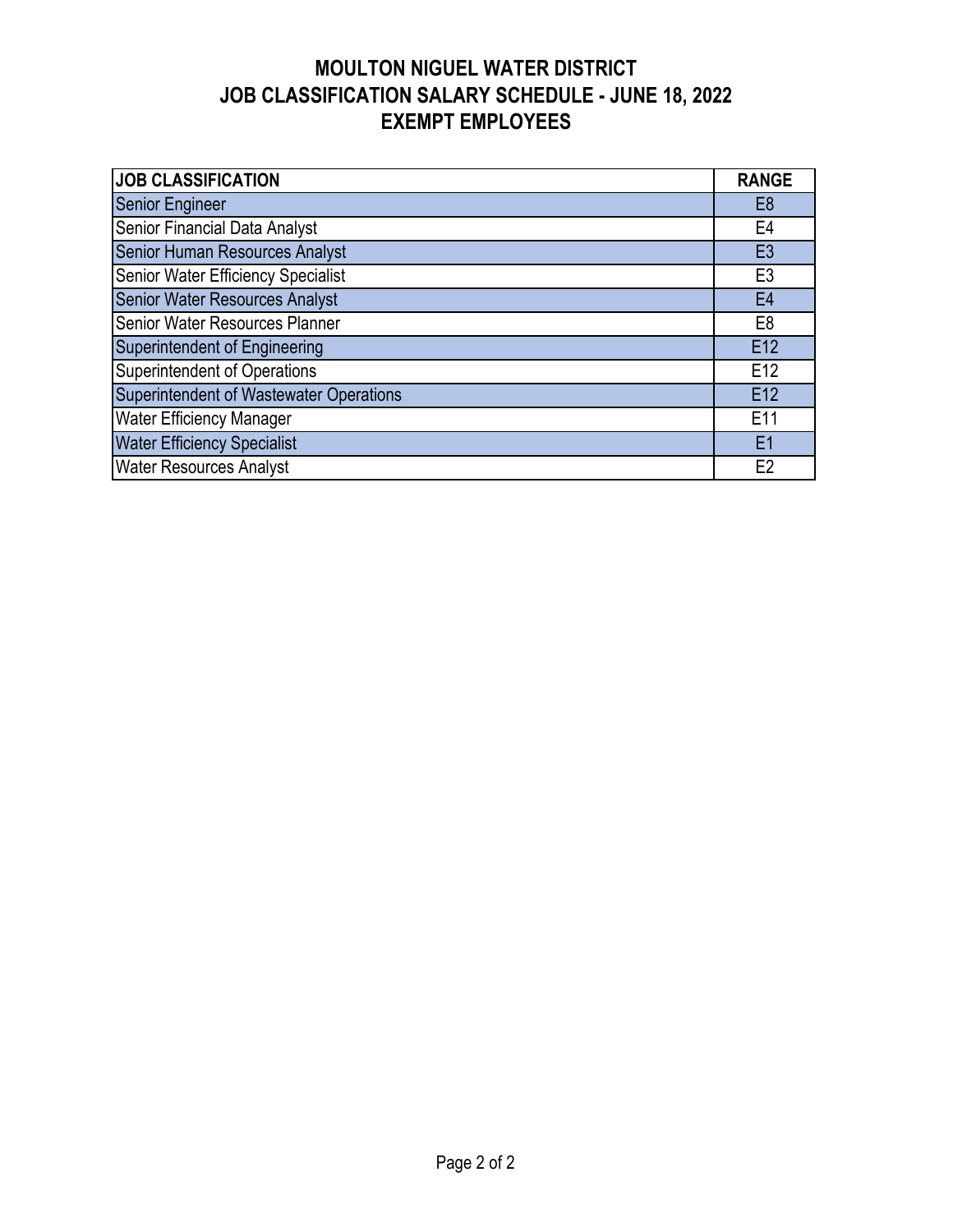| Z /0 IIIUI CASC DELWECH EAUN OLED                                                                                                 |                |           |            |            |            |            |            |            |            |            |            |            |            |            |            |            |            |            |
|-----------------------------------------------------------------------------------------------------------------------------------|----------------|-----------|------------|------------|------------|------------|------------|------------|------------|------------|------------|------------|------------|------------|------------|------------|------------|------------|
| <b>JOB CLASSIFICATION</b>                                                                                                         | Range          | Frequency | Step 1     | Step 2     | Step 3     | Step 4     | Step 5     | Step 6     | Step 7     | Step 8     | Step 9     | Step 10    | Step 11    | Step 12    | Step 13    | Step 14    | Step 15    | Step 16    |
| <b>Administrative Analyst</b><br>Development Services Specialist<br>Human Resources Analyst<br><b>Water Efficiency Specialist</b> |                | Monthly   | 6,214.00   | 6,338.80   | 6,465.33   | 6,593.60   | 6,727.07   | 6,860.53   | 6,997.47   | 7,137.87   | 7,280.00   | 7,425.60   | 7,574.67   | 7,725.47   | 7,881.47   | 8,039.20   | 8,198.67   | 8,363.33   |
|                                                                                                                                   | E <sub>1</sub> | Hourly    | 35.85      | 36.57      | 37.30      | 38.04      | 38.81      | 39.58      | 40.37      | 41.18      | 42.00      | 42.84      | 43.70      | 44.57      | 45.47      | 46.38      | 47.30      | 48.25      |
|                                                                                                                                   |                | Annually  | 74,568.00  | 76,065.60  | 77,584.00  | 79,123.20  | 80,724.80  | 82,326.40  | 83,969.60  | 85,654.40  | 87,360.00  | 89,107.20  | 90,896.00  | 92,705.60  | 94,577.60  | 96,470.40  | 98,384.00  | 100,360.00 |
|                                                                                                                                   |                |           |            |            |            |            |            |            |            |            |            |            |            |            |            |            |            |            |
| <b>Contracts Analyst</b><br>Data Scientist                                                                                        |                | Monthly   | 6,643.87   | 6,777.33   | 6,912.53   | 7,051.20   | 7,191.60   | 7,335.47   | 7,482.80   | 7,631.87   | 7,784.40   | 7,940.40   | 8,098.13   | 8,261.07   | 8,425.73   | 8,593.87   | 8,767.20   | 8,942.27   |
| <b>Financial Data Analyst</b>                                                                                                     | E <sub>2</sub> | Hourly    | 38.33      | 39.10      | 39.88      | 40.68      | 41.49      | 42.32      | 43.17      | 44.03      | 44.91      | 45.81      | 46.72      | 47.66      | 48.61      | 49.58      | 50.58      | 51.59      |
| <b>Water Resources Analyst</b>                                                                                                    |                | Annually  | 79,726.40  | 81,328.00  | 82,950.40  | 84,614.40  | 86,299.20  | 88,025.60  | 89,793.60  | 91,582.40  | 93,412.80  | 95,284.80  | 97,177.60  | 99,132.80  | 101,108.80 | 103,126.40 | 105,206.40 | 107,307.20 |
|                                                                                                                                   |                |           |            |            |            |            |            |            |            |            |            |            |            |            |            |            |            |            |
| <b>Customer Engagement Coordinator</b>                                                                                            |                | Monthly   | 7,489.73   | 7,638.80   | 7,793.07   | 7,947.33   | 8,106.80   | 8,269.73   | 8,434.40   | 8,602.53   | 8,775.87   | 8,950.93   | 9,129.47   | 9,313.20   | 9,498.67   | 9,689.33   | 9,881.73   | 10,079.33  |
| Sr. Administrative Analyst<br>Sr. Human Resources Analyst                                                                         | E <sub>3</sub> | Hourly    | 43.21      | 44.07      | 44.96      | 45.85      | 46.77      | 47.71      | 48.66      | 49.63      | 50.63      | 51.64      | 52.67      | 53.73      | 54.80      | 55.90      | 57.01      | 58.15      |
| Sr. Water Efficiency Specialist                                                                                                   |                | Annually  | 89,876.80  | 91,665.60  | 93,516.80  | 95,368.00  | 97,281.60  | 99,236.80  | 101,212.80 | 103,230.40 | 105,310.40 | 107,411.20 | 109,553.60 | 111,758.40 | 113,984.00 | 116,272.00 | 118,580.80 | 120,952.00 |
|                                                                                                                                   |                |           |            |            |            |            |            |            |            |            |            |            |            |            |            |            |            |            |
| Sr. Contracts Analyst<br>Sr. Financial Data Analyst<br>Sr. Water Resources Analyst                                                |                | Monthly   | 7,723.73   | 7,878.00   | 8,035.73   | 8,196.93   | 8,359.87   | 8,528.00   | 8,697.87   | 8,872.93   | 9,049.73   | 9,230.00   | 9,415.47   | 9,602.67   | 9,795.07   | 9,990.93   | 10,192.00  | 10,394.80  |
|                                                                                                                                   | E4             | Hourly    | 44.56      | 45.45      | 46.36      | 47.29      | 48.23      | 49.20      | 50.18      | 51.19      | 52.21      | 53.25      | 54.32      | 55.40      | 56.51      | 57.64      | 58.80      | 59.97      |
|                                                                                                                                   |                | Annually  | 92,684.80  | 94,536.00  | 96,428.80  | 98,363.20  | 100,318.40 | 102,336.00 | 104,374.40 | 106,475.20 | 108,596.80 | 110,760.00 | 112,985.60 | 115,232.00 | 117,540.80 | 119,891.20 | 122,304.00 | 124,737.60 |
|                                                                                                                                   |                |           |            |            |            |            |            |            |            |            |            |            |            |            |            |            |            |            |
| Board Secretary/Executive Assistant                                                                                               |                | Monthly   | 8,456.93   | 8,626.80   | 8,798.40   | 8,975.20   | 9,153.73   | 9,337.47   | 9,524.67   | 9,713.60   | 9,909.47   | 10,107.07  | 10,308.13  | 10,514.40  | 10,725.87  | 10,940.80  | 11,159.20  | 11,381.07  |
| Communications Coordinator<br>Marketing & Social Media Coordinator                                                                | E4.1           | Hourly    | 48.79      | 49.77      | 50.76      | 51.78      | 52.81      | 53.87      | 54.95      | 56.04      | 57.17      | 58.31      | 59.47      | 60.66      | 61.88      | 63.12      | 64.38      | 65.66      |
| Safety and Compliance Coordinator                                                                                                 |                | Annually  | 101,483.20 | 103,521.60 | 105,580.80 | 107,702.40 | 109,844.80 | 112,049.60 | 114,296.00 | 116,563.20 | 118,913.60 | 121,284.80 | 123,697.60 | 126,172.80 | 128,710.40 | 131,289.60 | 133,910.40 | 136,572.80 |
|                                                                                                                                   |                |           |            |            |            |            |            |            |            |            |            |            |            |            |            |            |            |            |
| <b>CMMS Administrator</b>                                                                                                         |                |           |            |            |            |            |            |            |            |            |            |            |            |            |            |            |            |            |
| <b>GIS Administrator</b><br>Information Systems Administrator                                                                     |                | Monthly   | 9,223.07   | 9,406.80   | 9,595.73   | 9,788.13   | 9,984.00   | 10,183.33  | 10,386.13  | 10,594.13  | 10,805.60  | 11,022.27  | 11,242.40  | 11,467.73  | 11,696.53  | 11,930.53  | 12,169.73  | 12,412.40  |
| <b>Operations Engineer</b><br>Regulatory Compliance Coordinator                                                                   | E <sub>5</sub> | Hourly    | 53.21      | 54.27      | 55.36      | 56.47      | 57.60      | 58.75      | 59.92      | 61.12      | 62.34      | 63.59      | 64.86      | 66.16      | 67.48      | 68.83      | 70.21      | 71.61      |
| Sr. Communications Coordinator                                                                                                    |                |           |            |            |            |            |            |            |            |            |            |            |            |            |            |            |            |            |
| Sr. Customer Engagement Coordinator                                                                                               |                | Annually  | 110,676.80 | 112,881.60 | 115,148.80 | 117,457.60 | 119,808.00 | 122,200.00 | 124,633.60 | 127,129.60 | 129,667.20 | 132,267.20 | 134,908.80 | 137,612.80 | 140,358.40 | 143,166.40 | 146,036.80 | 148,948.80 |
| <b>Accounting Manager</b>                                                                                                         |                |           |            |            |            |            |            |            |            |            |            |            |            |            |            |            |            |            |
| Human Resources Manager                                                                                                           |                | Monthly   | 9,581.87   | 9,774.27   | 9,968.40   | 10,167.73  | 10,372.27  | 10,578.53  | 10,790.00  | 11,006.67  | 11,226.80  | 11,450.40  | 11,680.93  | 11,913.20  | 12,152.40  | 12,395.07  | 12,642.93  | 12,896.00  |
| Information Systems Manager                                                                                                       | E <sub>6</sub> | Hourly    | 55.28      | 56.39      | 57.51      | 58.66      | 59.84      | 61.03      | 62.25      | 63.50      | 64.77      | 66.06      | 67.39      | 68.73      | 70.11      | 71.51      | 72.94      | 74.40      |
|                                                                                                                                   |                | Annually  | 114,982.40 | 117,291.20 | 119,620.80 | 122,012.80 | 124,467.20 | 126,942.40 | 129,480.00 | 132,080.00 | 134,721.60 | 137,404.80 | 140,171.20 | 142,958.40 | 145,828.80 | 148,740.80 | 151,715.20 | 154,752.00 |
|                                                                                                                                   |                |           |            |            |            |            |            |            |            |            |            |            |            |            |            |            |            |            |

**These job classifications are Exempt 2% Increase Between Each Step**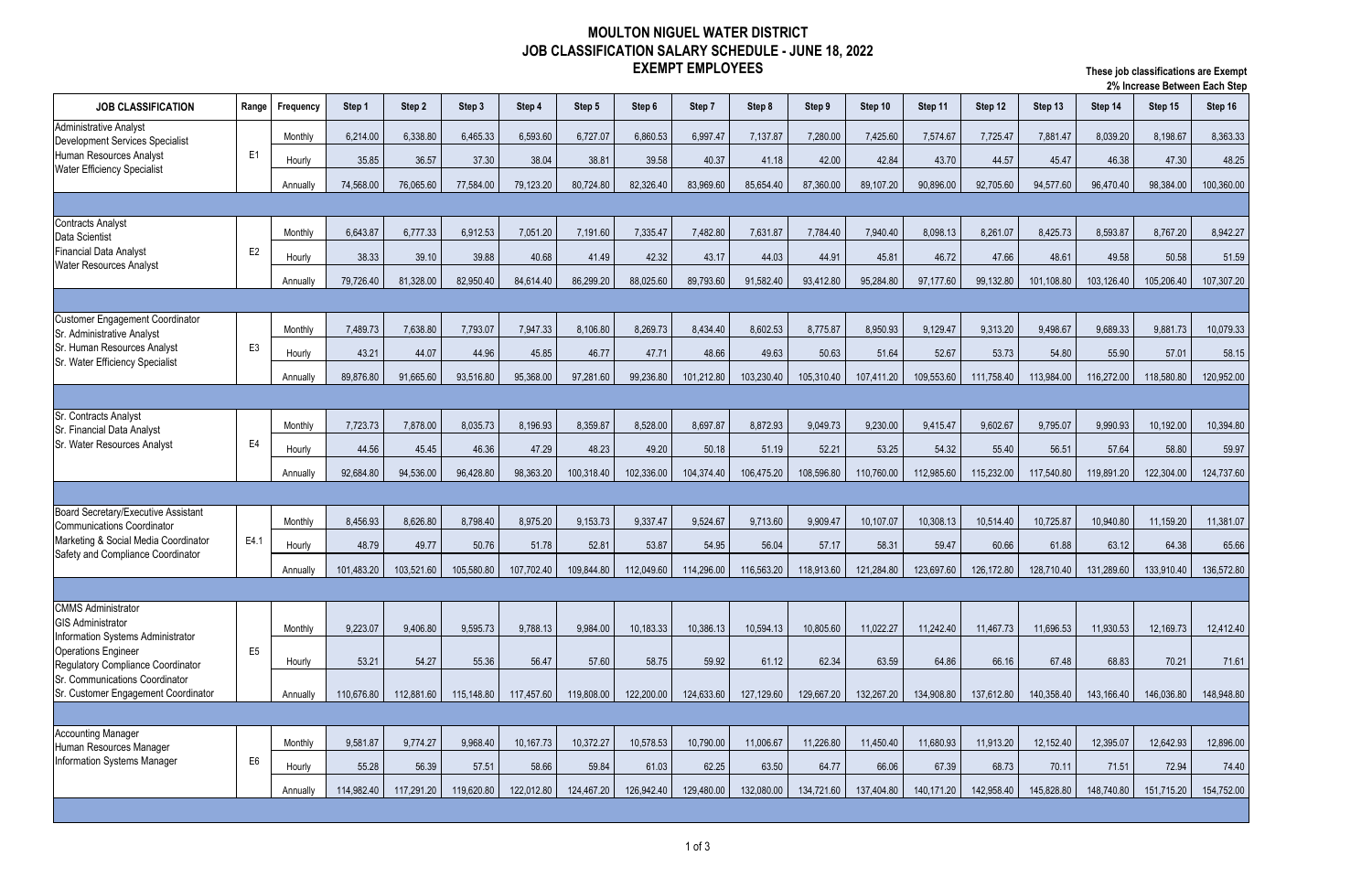**These job classifications are Exempt 2% Increase Between Each Step**

| <b>JOB CLASSIFICATION</b><br>Step 10<br>Step 12<br>Step 14<br>Step 15<br>Step 2<br>Step 3<br>Step 5<br>Step 7<br>Step 8<br>Step 9<br>Step 11<br>Step 13<br><b>Range</b><br>Step 1<br>Step 4<br>Step 6<br>Frequency<br>9,613.07<br>9,805.47<br>10,001.33<br>10,200.67<br>10,405.20<br>10,613.20<br>10,826.40<br>11,043.07<br>11,263.20<br>11,488.53<br>11,953.07<br>12,192.27<br>12,434.93<br>12,684.53<br>Monthly<br>11,719.07<br>E6.1<br>55.46<br>56.57<br>57.70<br>58.85<br>60.03<br>61.23<br>62.46<br>63.71<br>64.98<br>66.28<br>68.96<br>70.34<br>71.74<br>73.18<br>Hourly<br>67.61<br>115,356.80<br>122,408.00<br>124,862.40<br>135,158.40<br>137,862.40<br>140,628.80<br>143,436.80<br>149,219.20<br>152,214.40<br>117,665.60<br>120,016.00<br>127,358.40<br>129,916.80<br>132,516.80<br>146,307.20<br>Annually<br>11,297.87<br>12,473.07<br>12,722.67<br>12,977.47<br>Monthly<br>9,834.93<br>10,030.80<br>10,231.87<br>10,436.40<br>10,646.13<br>10,859.33<br>11,076.00<br>11,523.20<br>11,753.73<br>11,989.47<br>12,228.67 | Step 16<br>12,937.60<br>74.64<br>155,251.20<br>13,235.73 |
|------------------------------------------------------------------------------------------------------------------------------------------------------------------------------------------------------------------------------------------------------------------------------------------------------------------------------------------------------------------------------------------------------------------------------------------------------------------------------------------------------------------------------------------------------------------------------------------------------------------------------------------------------------------------------------------------------------------------------------------------------------------------------------------------------------------------------------------------------------------------------------------------------------------------------------------------------------------------------------------------------------------------------------|----------------------------------------------------------|
|                                                                                                                                                                                                                                                                                                                                                                                                                                                                                                                                                                                                                                                                                                                                                                                                                                                                                                                                                                                                                                    |                                                          |
|                                                                                                                                                                                                                                                                                                                                                                                                                                                                                                                                                                                                                                                                                                                                                                                                                                                                                                                                                                                                                                    |                                                          |
|                                                                                                                                                                                                                                                                                                                                                                                                                                                                                                                                                                                                                                                                                                                                                                                                                                                                                                                                                                                                                                    |                                                          |
|                                                                                                                                                                                                                                                                                                                                                                                                                                                                                                                                                                                                                                                                                                                                                                                                                                                                                                                                                                                                                                    |                                                          |
|                                                                                                                                                                                                                                                                                                                                                                                                                                                                                                                                                                                                                                                                                                                                                                                                                                                                                                                                                                                                                                    |                                                          |
|                                                                                                                                                                                                                                                                                                                                                                                                                                                                                                                                                                                                                                                                                                                                                                                                                                                                                                                                                                                                                                    |                                                          |
| E7<br>56.74<br>57.87<br>59.03<br>60.21<br>61.42<br>62.65<br>63.90<br>65.18<br>66.48<br>67.81<br>69.17<br>70.55<br>71.96<br>73.40<br>74.87<br>Hourly                                                                                                                                                                                                                                                                                                                                                                                                                                                                                                                                                                                                                                                                                                                                                                                                                                                                                | 76.36                                                    |
| 141,044.80<br>155,729.60<br>118,019.20<br>120,369.60<br>122,782.40<br>125,236.80<br>127,753.60<br>130,312.00<br>132,912.00<br>135,574.40<br>138,278.40<br>143,873.60<br>146,744.00<br>149,676.80<br>152,672.00<br>Annually                                                                                                                                                                                                                                                                                                                                                                                                                                                                                                                                                                                                                                                                                                                                                                                                         | 158,828.80                                               |
|                                                                                                                                                                                                                                                                                                                                                                                                                                                                                                                                                                                                                                                                                                                                                                                                                                                                                                                                                                                                                                    |                                                          |
| Senior Engineer<br>Monthly<br>9,923.33<br>10,122.67<br>10,323.73<br>10,530.00<br>10,741.47<br>10,956.40<br>11,174.80<br>11,398.40<br>11,627.20<br>11,859.47<br>12,096.93<br>12,337.87<br>12,585.73<br>12,837.07<br>13,093.60                                                                                                                                                                                                                                                                                                                                                                                                                                                                                                                                                                                                                                                                                                                                                                                                       | 13,355.33                                                |
| Senior Water Resources Planner<br>E8<br>57.25<br>58.40<br>60.75<br>61.97<br>68.42<br>75.54<br>59.56<br>63.21<br>64.47<br>65.76<br>67.08<br>69.79<br>71.18<br>72.61<br>74.06<br>Hourly                                                                                                                                                                                                                                                                                                                                                                                                                                                                                                                                                                                                                                                                                                                                                                                                                                              | 77.05                                                    |
| 123,884.80<br>134,097.60<br>136,780.80<br>139,526.40<br>151,028.80<br>119,080.00<br>121,472.00<br>126,360.00<br>128,897.60<br>131,476.80<br>142,313.60<br>145,163.20<br>148,054.40<br>154,044.80<br>157,123.20<br>Annually                                                                                                                                                                                                                                                                                                                                                                                                                                                                                                                                                                                                                                                                                                                                                                                                         | 160,264.00                                               |
|                                                                                                                                                                                                                                                                                                                                                                                                                                                                                                                                                                                                                                                                                                                                                                                                                                                                                                                                                                                                                                    |                                                          |
| 10,888.80<br>11,107.20<br>12,022.40<br>13,273.87<br>Monthly<br>10,261.33<br>10,465.87<br>10,675.60<br>11,329.07<br>11,556.13<br>11,786.67<br>12,263.33<br>12,507.73<br>12,759.07<br>13,013.87<br>13,539.07                                                                                                                                                                                                                                                                                                                                                                                                                                                                                                                                                                                                                                                                                                                                                                                                                         | 13,811.20                                                |
| E9<br>59.20<br>62.82<br>64.08<br>60.38<br>61.59<br>65.36<br>66.67<br>68.00<br>69.36<br>70.75<br>72.16<br>73.61<br>75.08<br>76.58<br>78.11<br>Hourly                                                                                                                                                                                                                                                                                                                                                                                                                                                                                                                                                                                                                                                                                                                                                                                                                                                                                | 79.68                                                    |
| 123,136.00<br>125,590.40<br>130,665.60<br>133,286.40<br>138,673.60<br>141,440.00<br>144,268.80<br>147,160.00<br>150,092.80<br>153,108.80<br>159,286.40<br>162,468.80<br>128,107.20<br>135,948.80<br>156,166.40<br>Annually                                                                                                                                                                                                                                                                                                                                                                                                                                                                                                                                                                                                                                                                                                                                                                                                         | 165,734.40                                               |
|                                                                                                                                                                                                                                                                                                                                                                                                                                                                                                                                                                                                                                                                                                                                                                                                                                                                                                                                                                                                                                    |                                                          |
| 12,046.67<br>13,039.87<br>13,566.80<br>Monthly<br>10,282.13<br>10,488.40<br>10,698.13<br>10,911.33<br>11,129.73<br>11,351.60<br>11,578.67<br>11,810.93<br>12,287.60<br>12,533.73<br>12,785.07<br>13,301.60                                                                                                                                                                                                                                                                                                                                                                                                                                                                                                                                                                                                                                                                                                                                                                                                                         | 13,838.93                                                |
| E10<br>59.32<br>61.72<br>62.95<br>64.21<br>65.49<br>66.80<br>68.14<br>69.50<br>70.89<br>73.76<br>75.23<br>76.74<br>78.27<br>Hourly<br>60.51<br>72.31                                                                                                                                                                                                                                                                                                                                                                                                                                                                                                                                                                                                                                                                                                                                                                                                                                                                               | 79.84                                                    |
| 123,385.60<br>125,860.80<br>128,377.60<br>130,936.00<br>133,556.80<br>136,219.20<br>138,944.00<br>141,731.20<br>144,560.00<br>147,451.20<br>150,404.80<br>153,420.80<br>156,478.40<br>159,619.20<br>162,801.60<br>Annually                                                                                                                                                                                                                                                                                                                                                                                                                                                                                                                                                                                                                                                                                                                                                                                                         | 166,067.20                                               |
|                                                                                                                                                                                                                                                                                                                                                                                                                                                                                                                                                                                                                                                                                                                                                                                                                                                                                                                                                                                                                                    |                                                          |
| <b>Communications Manager</b><br>10,521.33<br>10,946.00<br>11,166.13<br>11,388.00<br>11,849.07<br>12,086.53<br>12,327.47<br>12,573.60<br>12,824.93<br>13,081.47<br>13,343.20<br>13,610.13<br>Monthly<br>10,315.07<br>10,731.07<br>11,616.80                                                                                                                                                                                                                                                                                                                                                                                                                                                                                                                                                                                                                                                                                                                                                                                        | 13,882.27                                                |
| <b>Financial Planning Manager</b><br>Water Efficiency Manager<br>E11<br>59.51<br>60.70<br>61.91<br>63.15<br>64.42<br>65.70<br>67.02<br>68.36<br>69.73<br>71.12<br>72.54<br>73.99<br>75.47<br>76.98<br>78.52<br>Hourly                                                                                                                                                                                                                                                                                                                                                                                                                                                                                                                                                                                                                                                                                                                                                                                                              | 80.09                                                    |
| 136,656.00<br>142,188.80<br>147,929.60<br>150,883.20<br>123,780.80<br>126,256.00<br>128,772.80<br>131,352.00<br>133,993.60<br>139,401.60<br>145,038.40<br>153,899.20<br>156,977.60<br>160,118.40<br>163,321.60<br>Annually                                                                                                                                                                                                                                                                                                                                                                                                                                                                                                                                                                                                                                                                                                                                                                                                         | 166,587.20                                               |
|                                                                                                                                                                                                                                                                                                                                                                                                                                                                                                                                                                                                                                                                                                                                                                                                                                                                                                                                                                                                                                    |                                                          |
| Superintendent of Engineering<br>Monthly                                                                                                                                                                                                                                                                                                                                                                                                                                                                                                                                                                                                                                                                                                                                                                                                                                                                                                                                                                                           |                                                          |
| 10,531.73<br>10,956.40<br>11,176.53<br>11,400.13<br>11,627.20<br>11,861.20<br>12,096.93<br>12,339.60<br>12,585.73<br>12,838.80<br>13,095.33<br>13,357.07<br>13,624.00<br>13,896.13<br>10,743.20<br>Superintendent of Operations<br>Superintendent of Wastewater Operations<br>E12<br>60.76<br>67.08<br>68.43                                                                                                                                                                                                                                                                                                                                                                                                                                                                                                                                                                                                                                                                                                                       | 14,173.47                                                |
| 63.21<br>64.48<br>65.77<br>69.79<br>71.19<br>77.06<br>80.17<br>Hourly<br>61.98<br>72.61<br>74.07<br>75.55<br>78.60                                                                                                                                                                                                                                                                                                                                                                                                                                                                                                                                                                                                                                                                                                                                                                                                                                                                                                                 | 81.77                                                    |
| 126,380.80<br>128,918.40<br>134,118.40<br>136,801.60<br>139,526.40<br>142,334.40<br>145,163.20<br>148,075.20<br>151,028.80<br>154,065.60<br>157,144.00<br>160,284.80<br>163,488.00<br>166,753.60<br>131,476.80<br>Annually                                                                                                                                                                                                                                                                                                                                                                                                                                                                                                                                                                                                                                                                                                                                                                                                         | 170,081.60                                               |